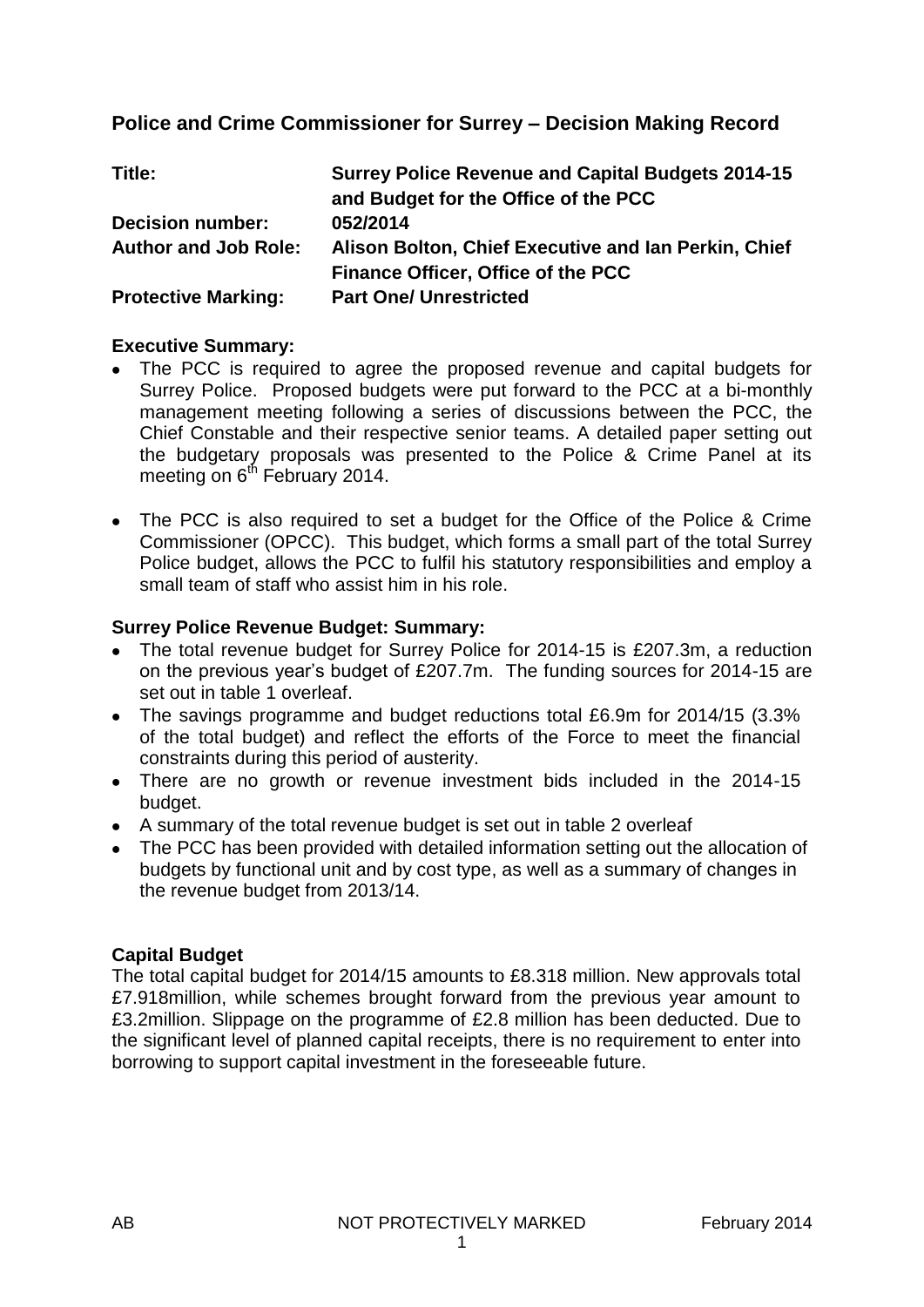| <b>Table 1: Funding Sources</b> |            |             |                   |  |
|---------------------------------|------------|-------------|-------------------|--|
|                                 |            |             | <b>Difference</b> |  |
| <b>Core Grants</b>              | 2013/14 £m | 2014/15£m   | £m                |  |
| Principal Formula               |            |             |                   |  |
| Grant                           | 69.3       | 66.6        | $-2.7$            |  |
| <b>Redistributed business</b>   |            |             |                   |  |
| rates                           | 31.7       | 30.2        | $-1.5$            |  |
| Council tax freeze              |            |             |                   |  |
| Grant 2011/12                   | 2.5        | 2.5         | $\mathbf 0$       |  |
| <b>Total Core Government</b>    |            |             |                   |  |
| <b>Grants</b>                   | 103.5      | 99.3        | $-4.2$            |  |
| <b>Other Specific Grants</b>    |            |             |                   |  |
| <b>Community Safety</b>         |            |             |                   |  |
| Fund                            | 0.7        | $\mathbf 0$ | $-0.7$            |  |
| <b>Victims Services</b>         |            |             |                   |  |
| Grant                           | 0.0        | 0.4         | 0.4               |  |
| <b>Localising Council</b>       |            |             |                   |  |
| <b>Tax Support</b>              | 6.7        | 6.8         | 0.1               |  |
| <b>Total Funding From</b>       |            |             |                   |  |
| <b>Government</b>               | 110.9      | 106.5       | $-4.4$            |  |
| <b>Local Funding</b>            |            |             |                   |  |
| Precept                         | 97.4       | 99.8        | 2.4               |  |
| Reserves                        | (0.6)      | 1.0         | 1.6               |  |
| <b>Total Budget Funding</b>     | 207.7      | 207.3       | $-0.4$            |  |

| <b>Table 2</b>                                      |       |  |  |
|-----------------------------------------------------|-------|--|--|
| <b>Budget Requirement 2014-15</b>                   |       |  |  |
|                                                     | £m    |  |  |
| <b>Police Force Budget</b>                          | 204.8 |  |  |
| Office for the Police and Crime Commissioner Budget | 2.5   |  |  |
| <b>Total Revenue Budget Requirement 2014-15</b>     | 207.3 |  |  |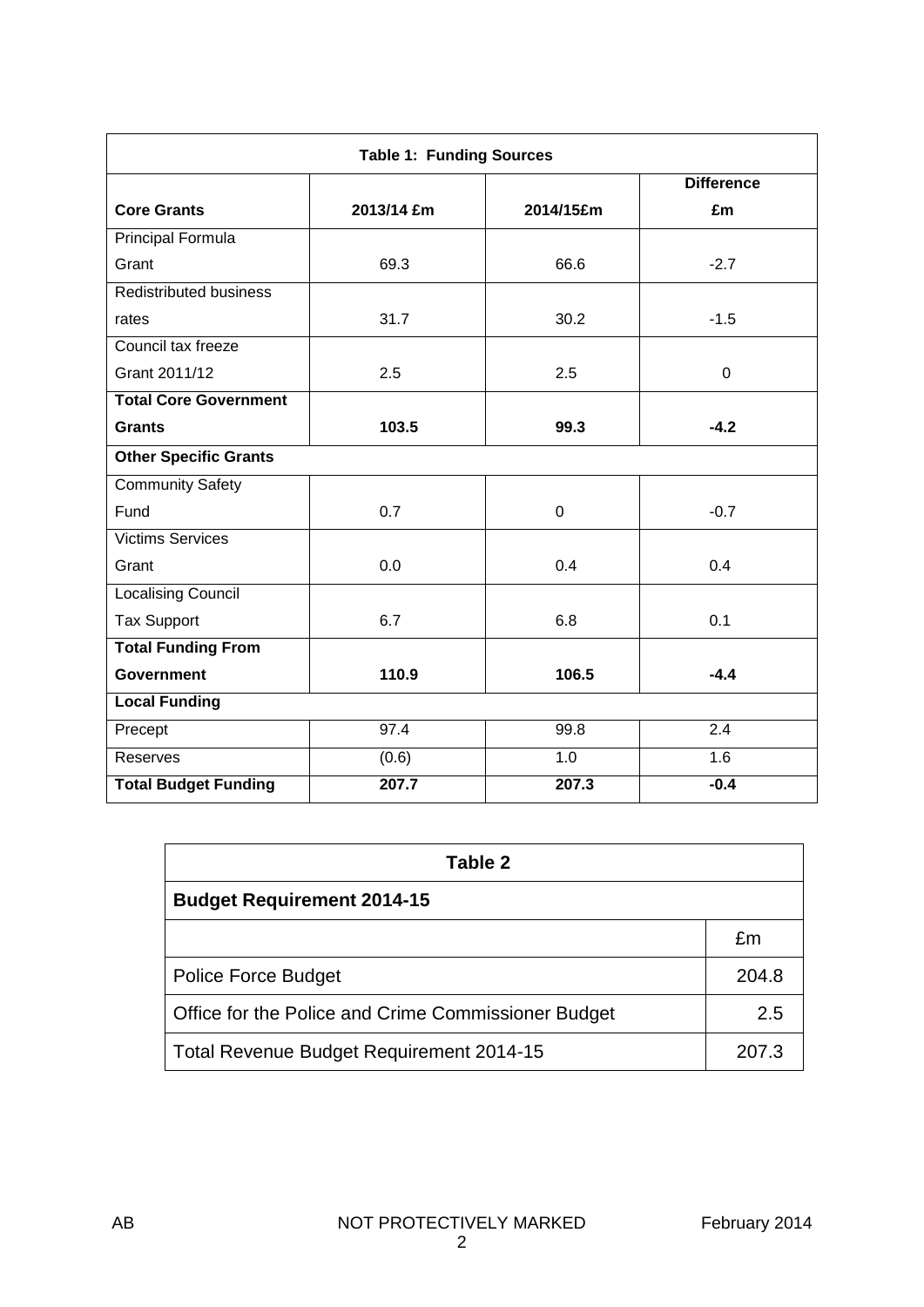#### **OPCC Budget**

The OPCC budget last year (2013-14) came to a total of £1,940,350. This year's budget amounts to £2,455,485, an increase of £515,135. Although this appears to be a significant increase on last year, in the most part, there has been no growth in the PCC's budget. The exceptions are the addition of a small amount in respect of inflation, the costs and grant associated with the PCC's new victim support responsibilities and the addition of one post to assist with the considerable additional communications workload that the appointment of PCCs has generated.

Several minor adjustments have been made across the range of budgets, which reflect the experience that the PCC has obtained of running an office over the last twelve months.

#### **Further Information**

Full details of the budgets can be seen in the papers presented to the Police & Crime Panel at its meeting on  $6<sup>th</sup>$  February. The relevant link is below:

<http://mycouncil.surreycc.gov.uk/ieListDocuments.aspx?CId=250&MId=3229&Ver=4>

#### **Recommendation**

That the Police and Crime Commissioner for Surrey agrees the 2014-15 revenue and capital budget proposals for Surrey Police and the budget for the Office of the Police & Crime Commissioner.

#### **Police and Crime Commissioner Approval**

I approve the recommendation(s):

Signature:

2. tholey

Date: 08/04/2014

All decisions must be added to the decision register.